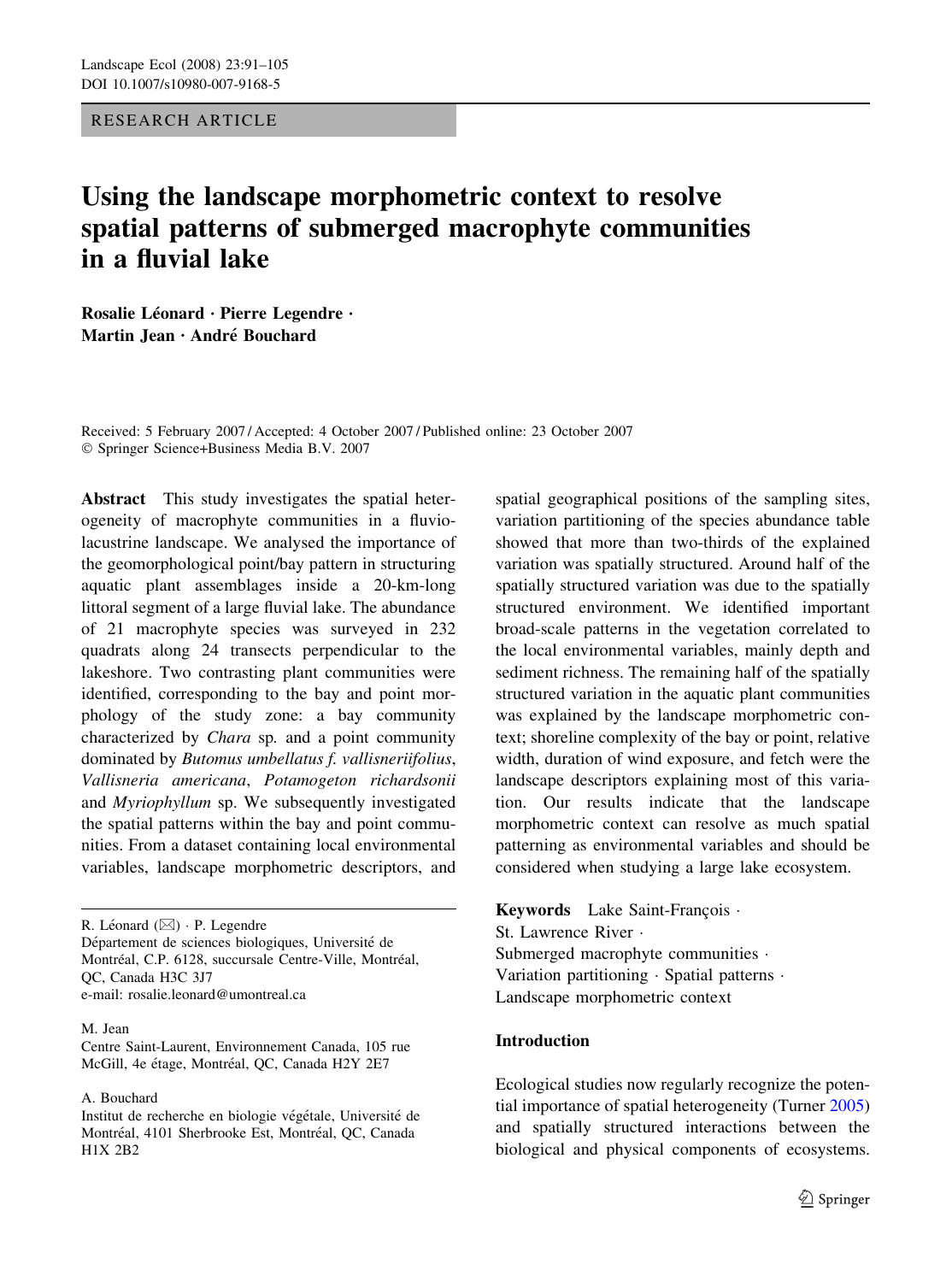Spatial heterogeneity in the physical environment generates a great deal of diversity in communities and in ecological processes (Legendre and Fortin [1989](#page-13-0)). In macrophyte beds, the assemblage of different plant species—each having its own propagation, competition and resource utilization strategies—can result in a variety of responses to the heterogeneous patterns inherent in the underwater landscape.

Landscape ecology examines the interrelationships between spatial patterns and ecological processes across scales (Turner et al. [2001](#page-14-0); Wiens [2002\)](#page-14-0). Although most landscape studies have focused on terrestrial systems, aquatic ecologists have long acknowledged the importance of spatial heterogeneity in determining biological dynamics underwater (Palmer et al. [2000\)](#page-14-0). Limnologists have often used spatial approaches by including the catchment in the study of streams or lakes or by comparing similar geographically proximate aquatic systems (Allan and Jonhson [1997](#page-12-0); Magnuson and Kratz [2000](#page-13-0)). Studies have explored the ability of spatial variables, like the position of a lake within a landscape or the connectivity level among streams and lakes, to explain the variation in composition of aquatic communities (Kratz et al. [1997](#page-13-0); Riera et al. [2000\)](#page-14-0). In marine ecosystems, numerous studies (e.g. in seagrasses) have been addressing concepts such as spatial configuration of patches, scales, and fragmentation within the landscape (Bell and Fonseca [2006](#page-12-0)).

In submerged freshwater macrophytes communities, species distribution and productivity have been traditionally recognized to be modified by local environmental variables: available light (Chambers [1987;](#page-13-0) Chambers and Kalff [1987](#page-13-0)), water temperature (Pip [1989](#page-14-0)), water chemistry (Vestergaard and Sand-Jensen [2000](#page-14-0)), water velocity (Chambers et al. [1991](#page-13-0)), and sediment characteristics (Barko and Smart [1986](#page-12-0); Barko et al. [1991\)](#page-12-0). Studies have also investigated the influence of morphometric information such as water depth, littoral slope, and wind and wave exposure on aquatic plant communities (Duarte and Kalff [1986,](#page-13-0) [1988\)](#page-13-0), suggesting the importance of the landscape morphology underwater. Recent studies have shown the importance of catchment characteristics (Mackay et al. [2003](#page-13-0)) and connectivity in the hydrological network in determining aquatic plant species com-position (Aznar et al. [2003;](#page-12-0) Dahlgren and Erlén [2005;](#page-13-0) Demars and Harper [2005](#page-13-0)).

Building upon these findings, we investigated how a landscape approach could be applied to a fluvial lake (Lake Saint-François, St. Lawrence River, Canada). The first objective of this paper was to analyse the spatial heterogeneity of the macrophyte communities within the littoral zone of Lake Saint-François. Sampling transects were distributed on successive bays and points to evaluate the importance of the geomorphological pattern in structuring macrophytes communities. The second objective was to investigate how different landscape spatial variables—describing morphometric characteristics of each bay or point could explain the variation in aquatic plant species distribution and abundance within the bay and point communities. This was addressed by answering the three following questions: (i) What are the main spatial patterns in the aquatic plant communities? (ii) How much of these patterns can be explained by spatially structured environmental variables? (iii) How much of these same patterns can be explained by the landscape morphometric context?

# Methods

#### Study region

The site covers a 20-km-long section along the south shore of Lake Saint-François (Fig. [1](#page-2-0)), the first natural widening of the St. Lawrence River downstream of the Great Lakes. The lake extends over 50 km, with an average depth of 5.1 m and a maximum width of 8 km (Lorrain et al. [1993](#page-13-0)). The mean discharge of 7,500  $\text{m}^3$  s<sup>-1</sup> consists essentially of the Great Lakes outflow (Morin et al. [2000\)](#page-14-0). The lake is divided into an upstream deltaic section and a downstream fluviolacustrine section where our sampling sites were located. Waters are relatively clear (up to 10 m Secchi), with a low mean suspended sediment concentration, 2.2 mg  $l^{-1}$  (Rondeau [1993](#page-14-0)). Suspended sediment along the lake's south shore was found to be mainly a function of resuspension in shallow areas and the input from local tributaries (Lepage et al. [2000](#page-13-0)). The study area is located on either side of the La Guerre River, at the confluence of which a 9 m<sup>3</sup> s<sup>-1</sup> capacity pumping station is seasonally used to drain the surrounding floodplain for agricultural purposes (Bouchard [2003\)](#page-13-0); the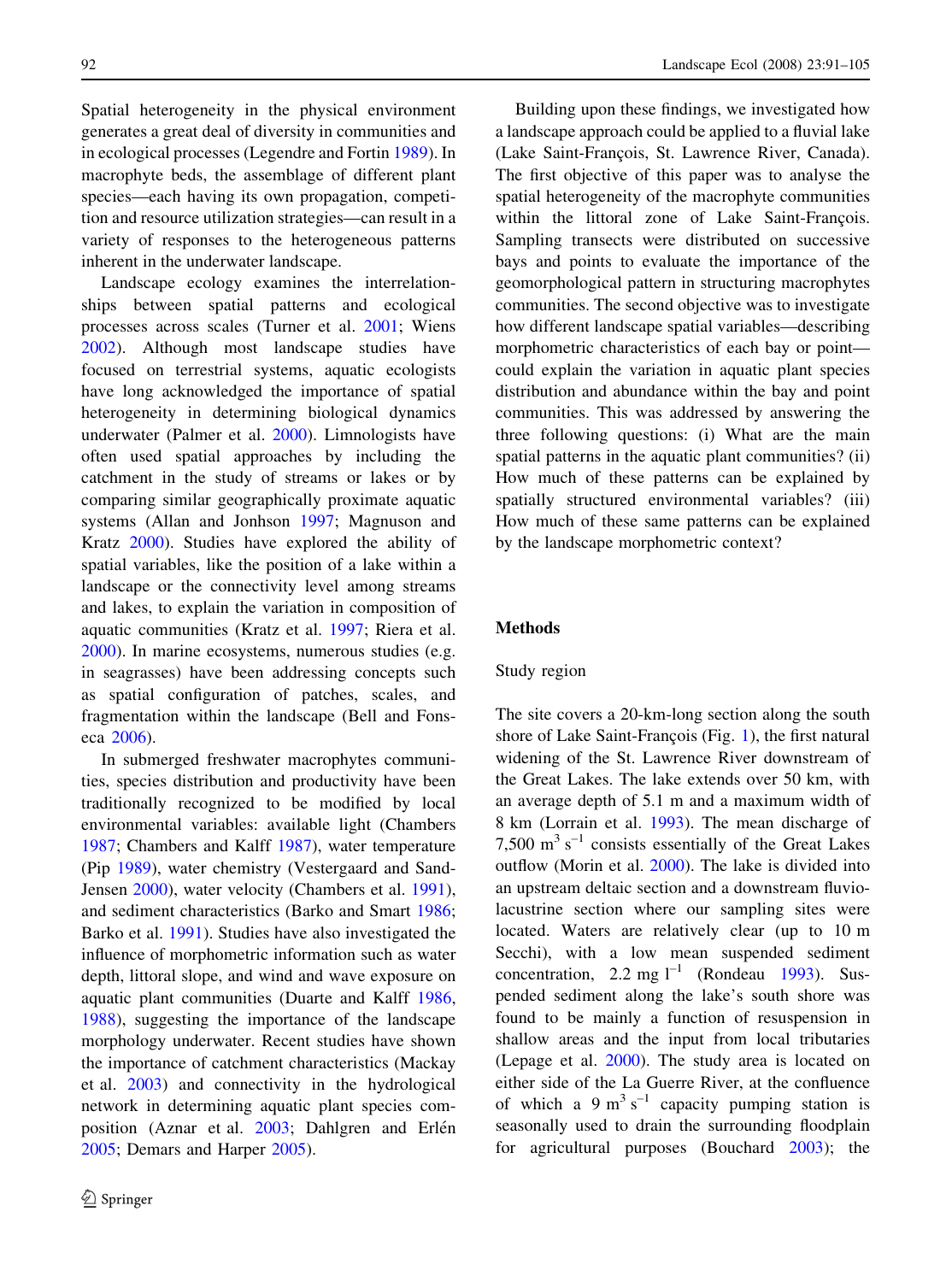<span id="page-2-0"></span>Fig. 1 Maps of Lake Saint-François showing the sampling area and transects positioned on successive alternating bays and points



unadjusted mean annual flow of the La Guerre River is 1.4  $m^3$  s<sup>-1</sup> (Sylvestre [1989\)](#page-14-0). The lakeshores shelter high and low marshes and large submerged macrophyte beds. Since the middle of the 19th century, the lake morphology has been profoundly modified by the construction of dams, dredging works, and locks used for commercial navigation and hydroelectricity production. Water regularization has transformed Lake Saint-François—originally with natural seasonal water level fluctuations of 1.2 m—into an essentially fixed stage system with an annual water level variation of  $c$ . 0.15 m (Morin et al.  $2000$ ).

# Sampling and data collection

Two sampling campaigns were conducted from July to September 2002 and 2003. Twenty-four transects perpendicular to shore were positioned on successive alternating points and bays (12 points and 12 bays). Transects were positioned either at the extremity of the points or in the centre of bays along the shoreline. Ten quadrats of  $25 \text{ m}^2$  were sampled along each transect (with the exception of two transects where only 6 quadrats were sampled), one quadrat every 25 m starting from shore, for a total of 232 quadrats.

In each quadrat, the cover of each macrophyte species was visually estimated during snorkelling dives. Species cover was grouped into 8 classes (1:  $[\leq 1\%]$ ; 2:  $[1-5\%]$ ; 3:  $[5-10\%]$ ; 4:  $[10-20\%]$ ; 5: [20–30%]; 6: [30–50%]; 7: [50–75%] and 8: [75– 100%]). Species nomenclature followed Crow and Hellquist [\(2000a,](#page-13-0) [b](#page-13-0)).

Four data tables regrouped the different explanatory variables measured or estimated:

- i) Time. In order to isolate temporal variation from the data analysis, the table included the sampling year and month, coded as binary variables (2002 or 2003; July, August, or September).
- ii) *Local environment*. The matrix included 7 environmental variables measured in all 232 quadrats. Water depth, mean water velocity (averaged over 20 s) at 40% of the depth from the bed, water temperature, pH, and conductivity were sampled using a Marsh-McBirney Flo-Mate<sup>TM</sup> Model 2000 electromagnetic flowmeter and a YSI<sup>(R)</sup> Model 63 multi-probe. Rock cover percentage was visually estimated. The bed slope perpendicular to shore was estimated from depth measurements. Exploratory water transparency measurements (Secchi disk) confirmed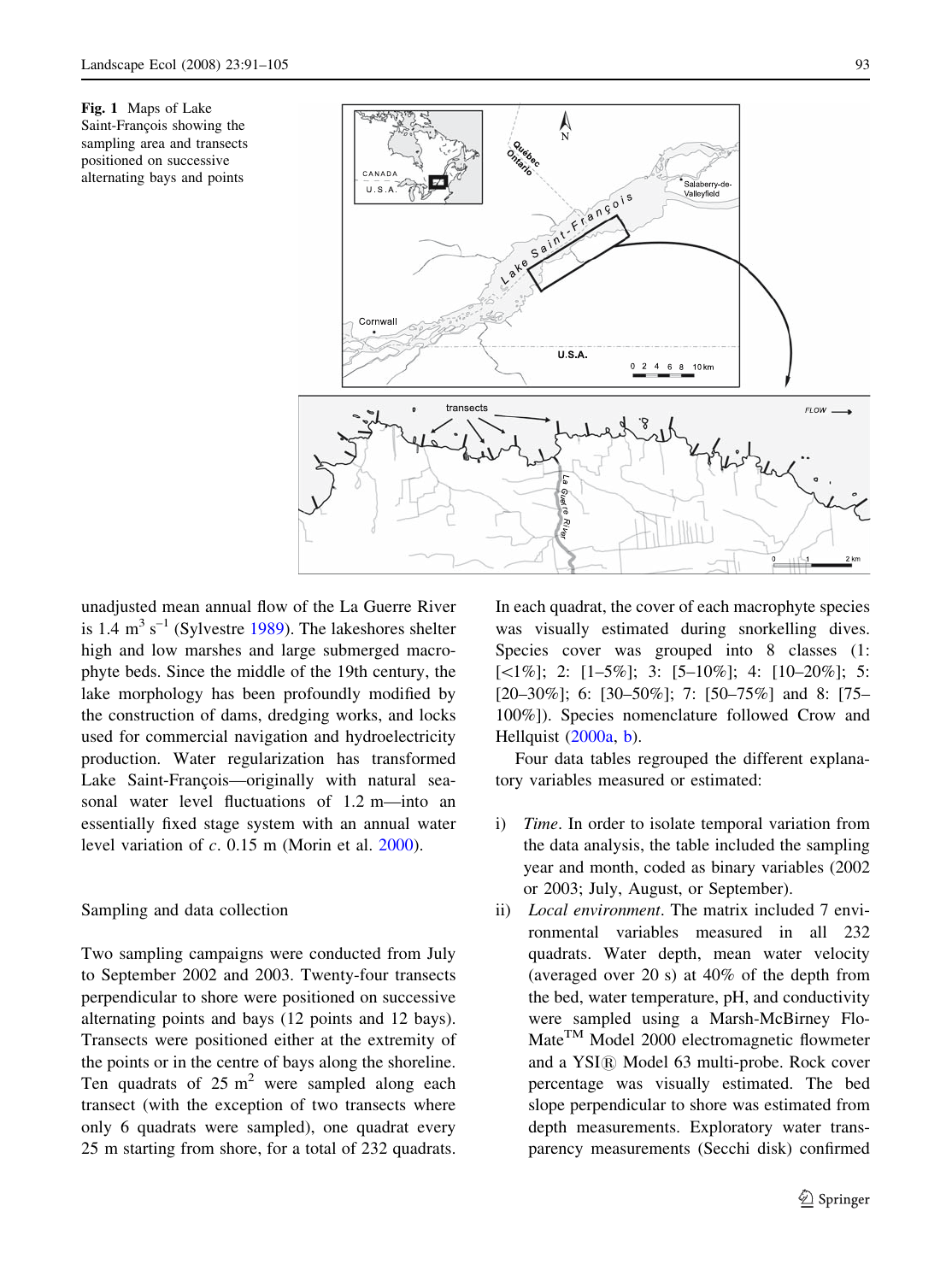the high water clarity of Lake Saint-François: visibility was maximal over all sites, down to a depth of 5 m. From a 94-quadrat subset, a complementary data table regrouped 9 sediment variables measured from surface sediment samples collected in October 2003 in 4 quadrats per transect (quadrats at 0, 75, 150 and 225 m from shore). Sediment sampling depth (top 10 cm from sediment surface) corresponded to the plant-rooting zone observed in the field. Sediment samples were air dried and sieved (2 mm) prior to a hydrometer particle-size analysis (percentage of sand, silt, and clay). Sediment bio-available nutrient contents—phosphorus (P), potassium (K), magnesium (Mg), and calcium (Ca)—were measured by spectrophotometric atomic emission with argon plasma (Perkin Elmer Optima 4300  $DV^{TM}$ ) after a Mehlich III extraction (Mehlich [1984](#page-13-0)). Nitrogen (N) content was measured by combustion (LECO CNS  $2000^{\text{TM}}$ ); organic matter content was determined by incineration (lost on ignition) at  $375^{\circ}$ C. Sediment pH and cation exchange capacity (CEC) were also measured.

iii) Spatial geographical position. The geographical position of the sampling sites consisted of two spatial descriptors equivalent to X and Y Cartesian coordinates. The X coordinate represented the streamwise transect position alongshore— following the SW-NE flow (Fig. [1](#page-2-0)). The  $Y$ coordinate corresponded to the perpendicular distance away from shore. The X coordinate was subjected to a spectral decomposition by computing a Principal Coordinates of Neighbour Matrices (PCNM) analysis (Borcard and Legendre [2002](#page-13-0); Borcard et al. [2004\)](#page-13-0). To construct the PCNM functions, we created a matrix of Euclidean distances among the transects along the shore. The 'give.thresh' function of the 'spacemakeR' library (Dray [2006](#page-13-0)) for the R statistical language (R Development Core Team [2006](#page-14-0)) was used to truncate the matrix and retain the distances between neighbouring sites. Distances larger than the threshold value were replaced by an arbitrarily large distance following Borcard and Legendre [\(2002](#page-13-0)). A principal coordinate analysis of the modified distance matrix was computed using the 'pcnm' function of the 'spacemakeR' library; only the

coordinates corresponding to positive eigenvalues were kept. The resulting PCNM variables corresponded to a series of sinusoids with decreasing periods, modelling broad to fine-scale patterns among transects. The Y coordinate was used to construct monomial function terms up to the third degree, computed from the centred Y coordinate (Legendre and Legendre [1998\)](#page-13-0). The monomials were used instead of PCNMs because of the irregular number of quadrats per transect.

iv) Landscape morphometric context. The data table regrouped 9 variables (Table [1\)](#page-4-0) collected for each transect (and the associated bay or point) from 1:20,000 digitized topographic maps (Gouvernement du Québec [1999](#page-13-0)). The morphology of each bay and point was characterized by its width, length, and relative width. The fractal dimension of the shoreline (for each bay and point) was measured to represent its complexity. The effective fetch and a wind exposure duration variable were estimated for each transect from 4,400 hourly observations of wind speed and orientation recorded during the sampling months at the local meteorological station (Saint-Anicet station,  $45^{\circ}08'$  N,  $74^{\circ}21'$  W, Environment Canada); the median dominant wind direction was estimated to be  $240^{\circ}$ (WSW). A semiquantitative variable was used to describe the distance, number, and size of islands. To characterize the effect of local smallscale watersheds, we estimated the distance of each transect to the closest upstream watercourse and the watercourse order.

# Data analysis

Two sets of analyses were employed to investigate the research questions. First, K-means partitioning, indicator value analysis and redundancy analysis (RDA) were performed on all sampled quadrats to characterize general heterogeneity patterns in the vegetation data. The results were compared to the landscape geomorphological point and bay pattern. Secondly, a variation partitioning between the spatial, environmental, and landscape matrices was conducted separately for points and bays. This analysis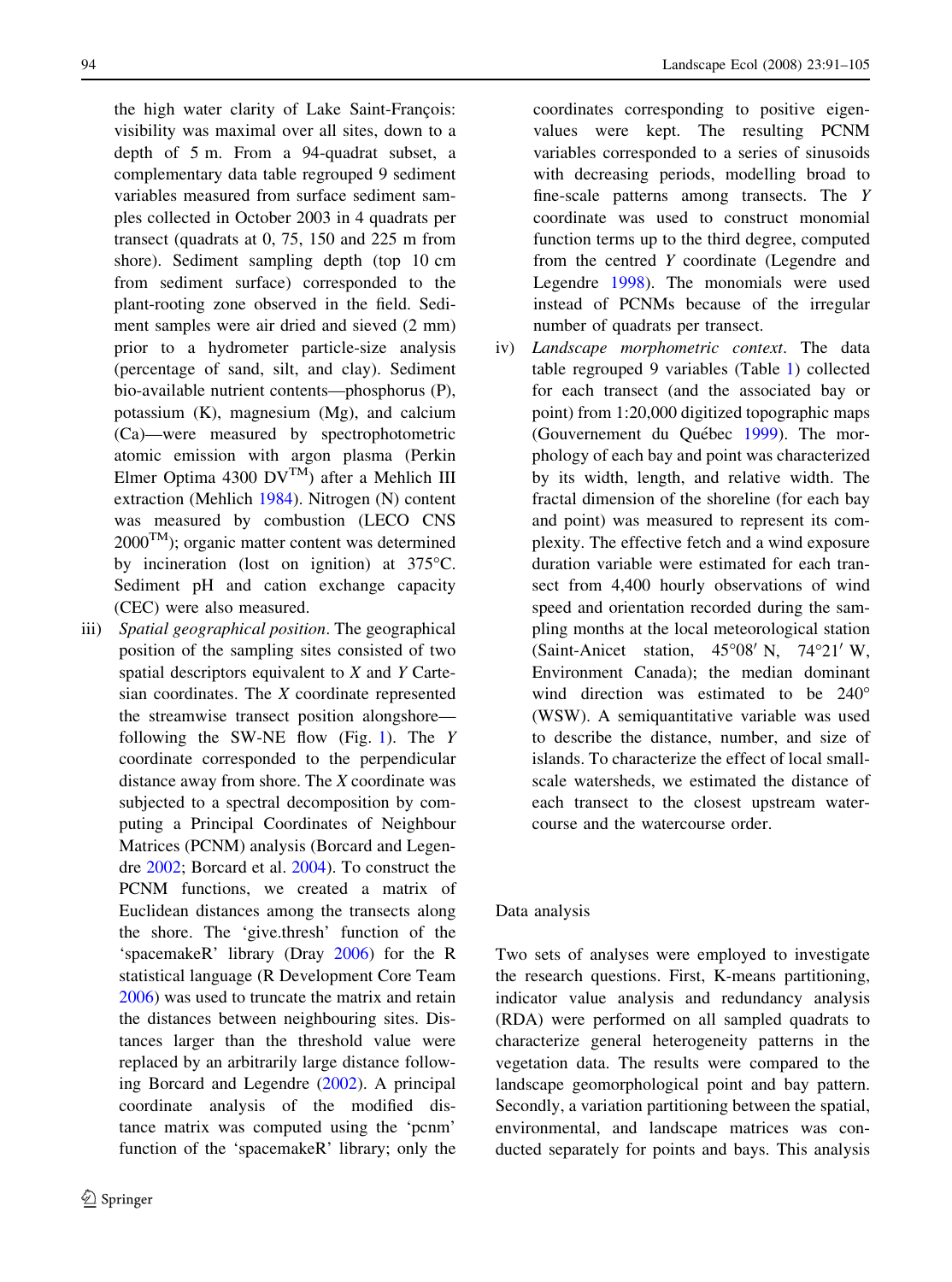<span id="page-4-0"></span>Table 1 Single variables from the landscape morphometric context characterizing each transect located in a bay or on a point

| Variable                  | Data collection                                                                                                                                                                                                                                                                   |  |
|---------------------------|-----------------------------------------------------------------------------------------------------------------------------------------------------------------------------------------------------------------------------------------------------------------------------------|--|
| Width                     | (a) For bays: distance in meters between the extremities of the two neighbouring points.<br>(b) For points: distance in meters between the furthest points inland of the two<br>neighbouring bays                                                                                 |  |
| Length                    | Height in meters of the triangle formed (a) for bays: by the two extremities of the two<br>neighbouring points and the furthest point inland of the bay, or (b) for points: by the<br>furthest points inland of the two neighbouring bays and the extremity of the point          |  |
| Relative width            | Ratio length/width                                                                                                                                                                                                                                                                |  |
| Shoreline complexity      | Fractal dimension of the shoreline of each bay or point measured using rulers of 400 m,<br>200 m, 100 m, and 50 m                                                                                                                                                                 |  |
| Fetch                     | Effective fetch computed for each transect, following Håkanson (1981)                                                                                                                                                                                                             |  |
| Duration of wind exposure | Semiquantitative variable (range $= 1$ to 4) using the number of wind exposure hours<br>(for all wind speeds combined) estimated from the range of azimuths exposing each<br>transect and the recorded frequencies (in number of hours) per azimuth (in blocks of<br>$10^{\circ}$ |  |
| Islands                   | Semiquantitative variable (range $= 1$ to 3) describing the distance, number, and size of<br>islands inside an 800 m radius from each transect, from south to north azimuths (the<br>length of the radius corresponds to the mean distance between transects)                     |  |
| Distance to watercourse   | Distance in meters of each transect to the closest upstream watercourse, calculated<br>along a streamwise gradient linking the first quadrat of every transect to the<br>watercourse                                                                                              |  |
| Order of watercourse      | Order of each transect to the closest upstream watercourse                                                                                                                                                                                                                        |  |

(i) identified the main scales of spatial variation in the vegetation between transects (PCNMs) and along transects between quadrats (monomials) and (ii) measured the relative importance of the local environment versus the landscape morphometric context in explaining the variation within the bay and point communities.

The species abundance table was transformed using the Hellinger transformation (square root of the relative abundance of each species in the quadrat) in order to make the data, containing many zeros, amenable to analysis by methods preserving Euclidean distances (Legendre and Gallagher [2001](#page-13-0)). With this transformation, the influence of uncommon species was not overestimated. A K-means nonhierarchical partitioning analysis was performed using 250 random starting configurations. The significant indicator species of each group were identified by an indicator value analysis ('duleg' function of the R 'labdsv' library, Roberts [2006\)](#page-14-0) based on a combination of the specificity and the fidelity of each species to a group (Dufrêne and Legendre [1997\)](#page-13-0). The main environmental variables

linked to vegetation heterogeneity were determined by a RDA of the vegetation data constrained by the local environment matrix (and controlling for temporal variables) conducted using the 'rda' function of the R 'vegan' library (Oksanen et al. [2006\)](#page-14-0).

Variation partitioning was performed through multiple RDAs (Borcard et al. [1992;](#page-13-0) Borcard and Legendre [1994](#page-13-0)) to estimate the fraction of variation of the vegetation data attributable to the four different explanatory tables: (i) time (which was treated as a covariable and not further analysed); (ii) spatial geographical position; (iii) local environment; and (iv) landscape morphometric context. Adjusted bimultivariate redundancy statistics  $(R_a^2)$  were computed by the 'varpart' partitioning function of the R 'vegan' library. The  $R_a^2$  statistics were shown to produce unbiased estimates of the contributions of the independent variables to the explanation of the response variables, correcting for the number of objects and explanatory variables in the analysis (Peres-Neto et al. [2006](#page-14-0)). The adjusted form corrects for the explanation that would be provided by the same number of random explanatory variables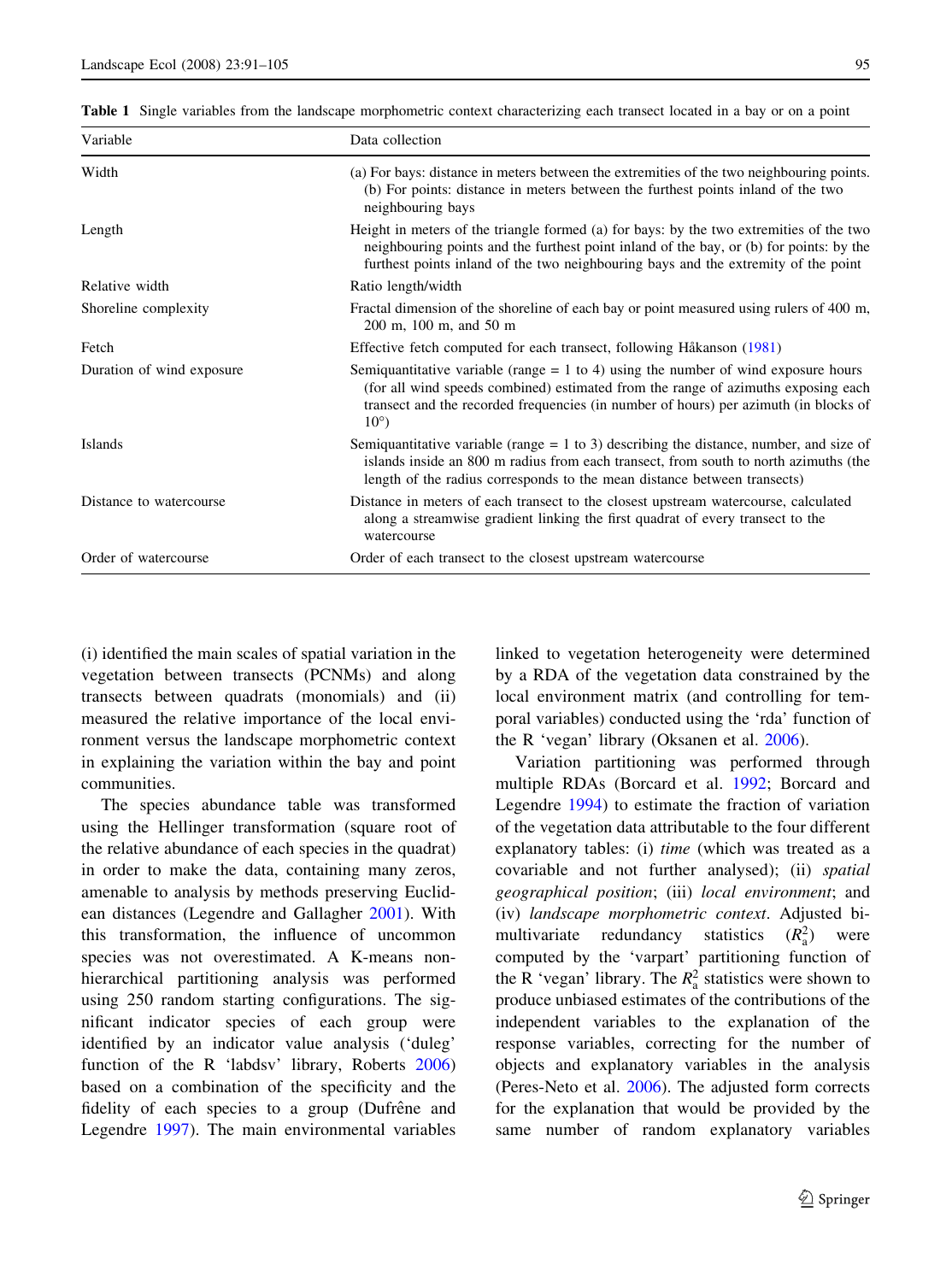measured over the same number of observation points. RDA fitted sites scores were obtained using CANOCO version 4.5 (ter Braak and Šmilauer [2002](#page-14-0)). A second partitioning analysis was carried out to include the sediment characteristics, which were sampled in 4 quadrats per transect (instead of 10 in the full model).

For all RDAs, a forward selection of the significant explanatory variables was performed using Monte Carlo permutation tests (999 random permutations), retaining the variables with  $P \le 0.05$ ; this was computed from the 'forward.sel' function available in the R 'packfor' library (Dray [2004](#page-13-0)) or from CANOCO when using covariables.

# Results

General results: spatial heterogeneity in Lake Saint-Francois

Twenty-one aquatic plant species were identified in the sampled sites. The assemblages were dominated by Vallisneria americana, Chara sp., and Butomus umbellatus f. vallisneriifolius, present in 90%, 55%, and 46% of the quadrats respectively (Table [2](#page-6-0)). Potamogeton richardsonii was found in 71% of the sites but was not dominant within these sites; it was rather found as a companion species (median class: 5–10%). Ranunculus tricophyllus, Scirpus acutus, Lemna trisulca, P. nodosus, and Sagittaria cuneata were observed in  $<5\%$  of the sites.

The Calinski-Harabasz statistic (from the K-means analysis partitioning the sites based on vegetation abundance) indicated that the optimal division of quadrats, in the least-squares sense, was in two groups. These two groups served as the basis for an indicator species analysis, from which 13 of the 21 macrophyte species were found to be significant indicators of one of the two groups (Table [2](#page-6-0)). The best indicator for the first group was Chara sp., while the second group was characterized by Butomus umbellatus, Myriophyllum sp., Vallisneria americana, and Potamogeton richardsonii. The partition in two groups was highly similar (simple matching coefficient,  $S_1 = 0.78$ ) to the bay/point landscape pattern. The RDA constrained by the local environment showed the same segregation between macrophyte species from bays and points. From the

group of significant explanatory variables selected using the forward selection procedure ( $P \le 0.05$ ), depth, water velocity and slope were the variables with the highest correlation with the first RDA axis which explained 22% of the variation ( $r = 0.74$ , 0.31) and 0.28, respectively). The same analysis performed on the sediment-data subset showed the importance of the P content  $(r = 0.59$  with the first RDA axis). Table [3](#page-7-0) presents an overview of the differences between bay and point sites for the RDA main structuring environmental variables: bay sites were generally shallower than point sites, with lower water velocity; quadrats sampled on points were characterized by a stronger slope and richer sediments (i.e., higher P content).

Spatial patterns within bay and point communities

Considering the strongly contrasted species distributions, the variation partitioning analyses were conducted on the bay and point sites separately. The RDA model, which included the significant explanatory variables from the geographical position, local environment, and landscape morphometric context (Table [4](#page-8-0)), was found to explain 37% and 35%  $(R_a^2)$  of the total variation in the submerged plant assemblages of bays and points, respectively (Fig. [2](#page-9-0)). The temporal patterns—annual and seasonal (sampling year and month)—were not included in Fig. [3](#page-9-0) for clarity; it explained an additional 9% of the total variation in bays and 13% in points.

More than two-thirds of the variation explained by our model was spatially structured (Fig. [2](#page-9-0)). The broad-scale PCNMs 1 and 2 were the dominating spatial variables, as they had the highest correlations with the first canonical axes of the RDA constrained by the spatial descriptors (for bays: PCNM 1,  $r =$  $-0.35$  and PCNM 2,  $r = 0.43$ ; for points: PCNM 1:  $r = -0.66$ ). PCNMs 1 and 2 described a southwest/ northeast pattern dividing the study area in its centre, which corresponds to the La Guerre River confluence (located 8.95 km downstream from the first transect along the lakeshore, Fig. [1\)](#page-2-0). The first canonical RDA axes explained an important part of the variance of Chara sp. (38% in bays and 47% on points) and of B. umbellatus f. vallisneriifolius (29% in bays and 59% on points), two dominant species in the sampled sites. Maps of the two species' standardized abundances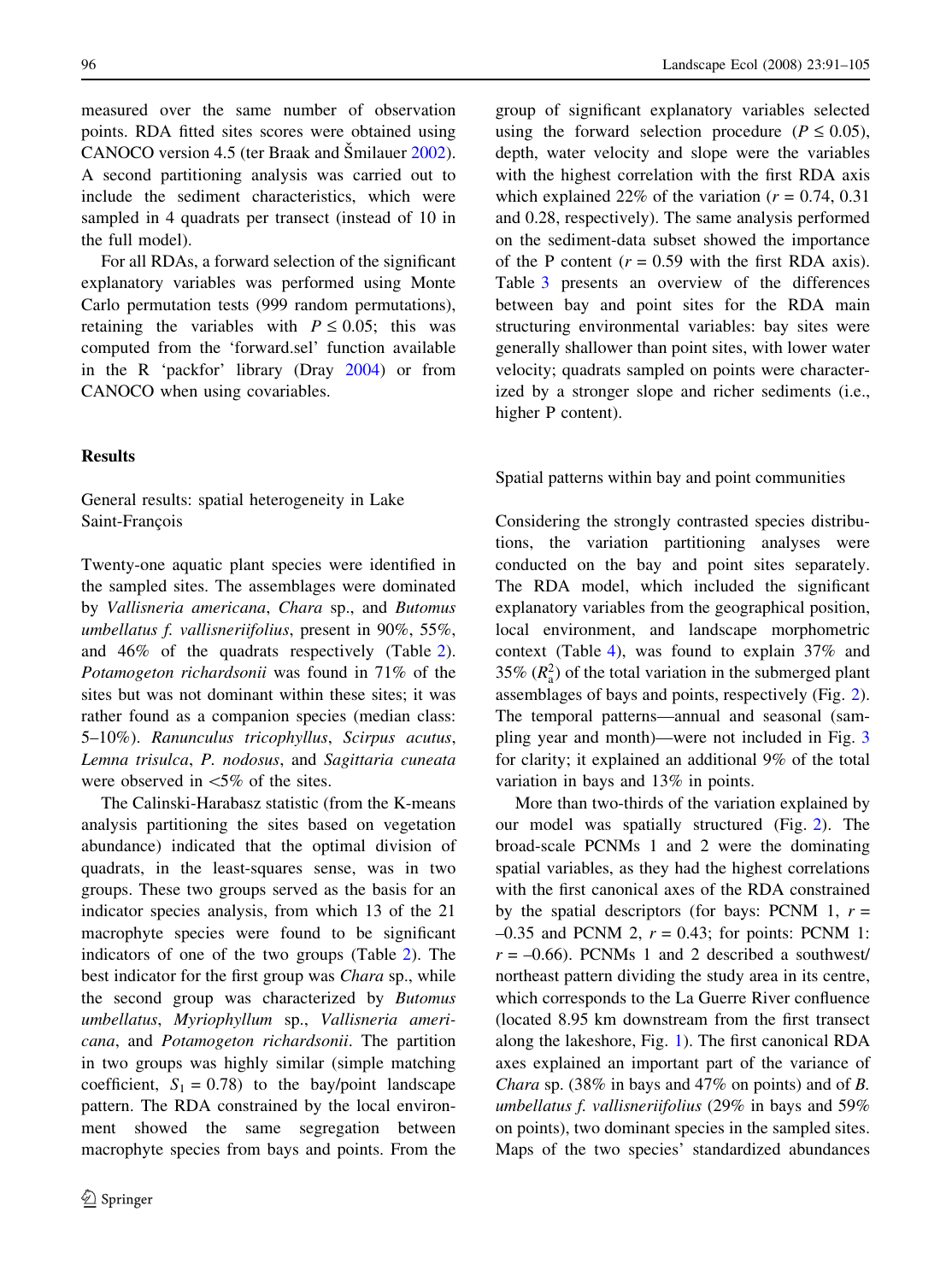<span id="page-6-0"></span>

| Table 2 Frequency, median cover class, maximum cover class, K-Means group (A or B) and indicator value (IndVal) for each sampled aquatic plant species |                                                |                                                                       |                                  |                  |                          |                  |
|--------------------------------------------------------------------------------------------------------------------------------------------------------|------------------------------------------------|-----------------------------------------------------------------------|----------------------------------|------------------|--------------------------|------------------|
| Species                                                                                                                                                | Occurrence frequency in the<br>quadrats $(\%)$ | class for quadrats<br>colonized by the<br>Median cover<br>species (%) | cover class<br>Maximal<br>$($ %) | K-means<br>group | value $(\%$<br>Indicator | $\leq 0.05$<br>P |
| Vallisneria americana Michx.                                                                                                                           | 89.7                                           | $30 - 50$                                                             | $75 - 100$                       | ≏                | 62.5                     | ⋇                |
| Potamogeton richardsonii<br>(A. Benn.) Rydb. <sup>a</sup>                                                                                              | 71.2                                           | $5 - 10$                                                              | $75 - 100$                       | ≃                | 49.5                     |                  |
| Chara sp.                                                                                                                                              | 54.5                                           | $50 - 75$                                                             | $75 - 100$                       |                  | 94.1                     | ⋇                |
| vallisneriifolius (L.) Sagorski<br>Glück<br>Butomus umbellatus f.                                                                                      | 45.5                                           | $30 - 50$                                                             | $75 - 100$                       | ≃                | 74.0                     |                  |
| Najas flexilis (Willd.) Rostk. &<br>Schmidt                                                                                                            | 41.2                                           | $\zeta - 1$                                                           | $75 - 100$                       | ≃                | 26.8                     | SN               |
| Myriophyllum sp.                                                                                                                                       | 41.6                                           | $\triangledown$                                                       | $20 - 30$                        | ≃                | 51.8                     | *                |
| Potamogeton friesii Rupr. <sup>b</sup>                                                                                                                 | 40.3                                           | $\zeta$ -1                                                            | $75 - 100$                       |                  | 22.4                     | SN               |
| $(= Poctanoseton~pecitinatus~L.)$<br>Stuckenia pectinata (L.) Börner                                                                                   | 28.3                                           | $\zeta$ -1                                                            | $75 - 100$                       |                  | 26.3                     | $\ast$           |
| Heteranthera dubia (Jacq.) MacMill.                                                                                                                    | 25.8                                           | $\triangledown$                                                       | $30 - 50$                        |                  | 28.0                     | SN               |
| Alisma graminea Lej.                                                                                                                                   | 23.2                                           | $\zeta$ <sup>-1</sup>                                                 | $50 - 75$                        |                  | 13.0                     | SN               |
| Nitella sp.                                                                                                                                            | 22.3                                           | $\sim$                                                                | $75 - 100$                       |                  | 24.3                     | $\ast$           |
| Elodea canadensis Michx.                                                                                                                               | 16.3                                           | $\overline{\vee}$                                                     | $\zeta\text{--}1$                | ≃                | 27.1                     | ¥                |
| Ceratophyllum demersum L.                                                                                                                              | 14.6                                           | $\triangledown$                                                       | $\zeta$ -1                       | ≃                | 16.2                     | SN               |
| Potamogeton gramineus L.                                                                                                                               | 13.3                                           | $5 - 10$                                                              | $75 - 100$                       | ⋖                | 14.9                     | $\ast$           |
| Potamogeton illinoensis Morong                                                                                                                         | 6.9                                            | $1 - 5$                                                               | $75 - 100$                       | c                | 3.5                      | SN               |
| Sagittaria graminea Michx.                                                                                                                             | 6.9                                            | $\sim$                                                                | $5 - 10$                         | c                | 14.8                     | $\ast$           |
| Ranunculus tricophyllus Chaix                                                                                                                          | 3.0                                            | $\overline{\vee}$                                                     | $\zeta$ -1                       | ≃                | 2.9                      | $_{\rm NS}$      |
| Scirpus acutus Muhl.ex Bigelow                                                                                                                         | $\overline{c}$                                 | $5-1$                                                                 | $\zeta$ -1                       | ⋖                | $\frac{4}{6}$            | $\ast$           |
| Lenna trisulca L.                                                                                                                                      | $\frac{3}{2}$                                  | $\overline{\vee}$                                                     | $1 - 5$                          | ⋖                | $\vec{a}$                | SN               |
| Potamogeton nodosus Poir.                                                                                                                              | $\overline{0.4}$                               | $\triangledown$                                                       | ▽                                | c                | 0.9                      | SN               |
| Sagittaria cuneata E. Sheld.                                                                                                                           | $\ddot{0}$ :                                   | $\triangledown$                                                       | ▽                                | ⋖                | 0.9                      | SN               |
|                                                                                                                                                        |                                                |                                                                       |                                  |                  |                          |                  |

<sup>a</sup> Can include P. perfoliatus L. Can include P. perfoliatus L.

 $\overline{b}$  Can include P. zosteriformis Femald Can include P. zosteriformis Fernald

\*: significant, NS: non-significant \*: significant, NS: non-significant

Probabilities for the IndVal analysis were calculated by a Monte-Carlo test (999 permutations) Probabilities for the IndVal analysis were calculated by a Monte-Carlo test (999 permutations)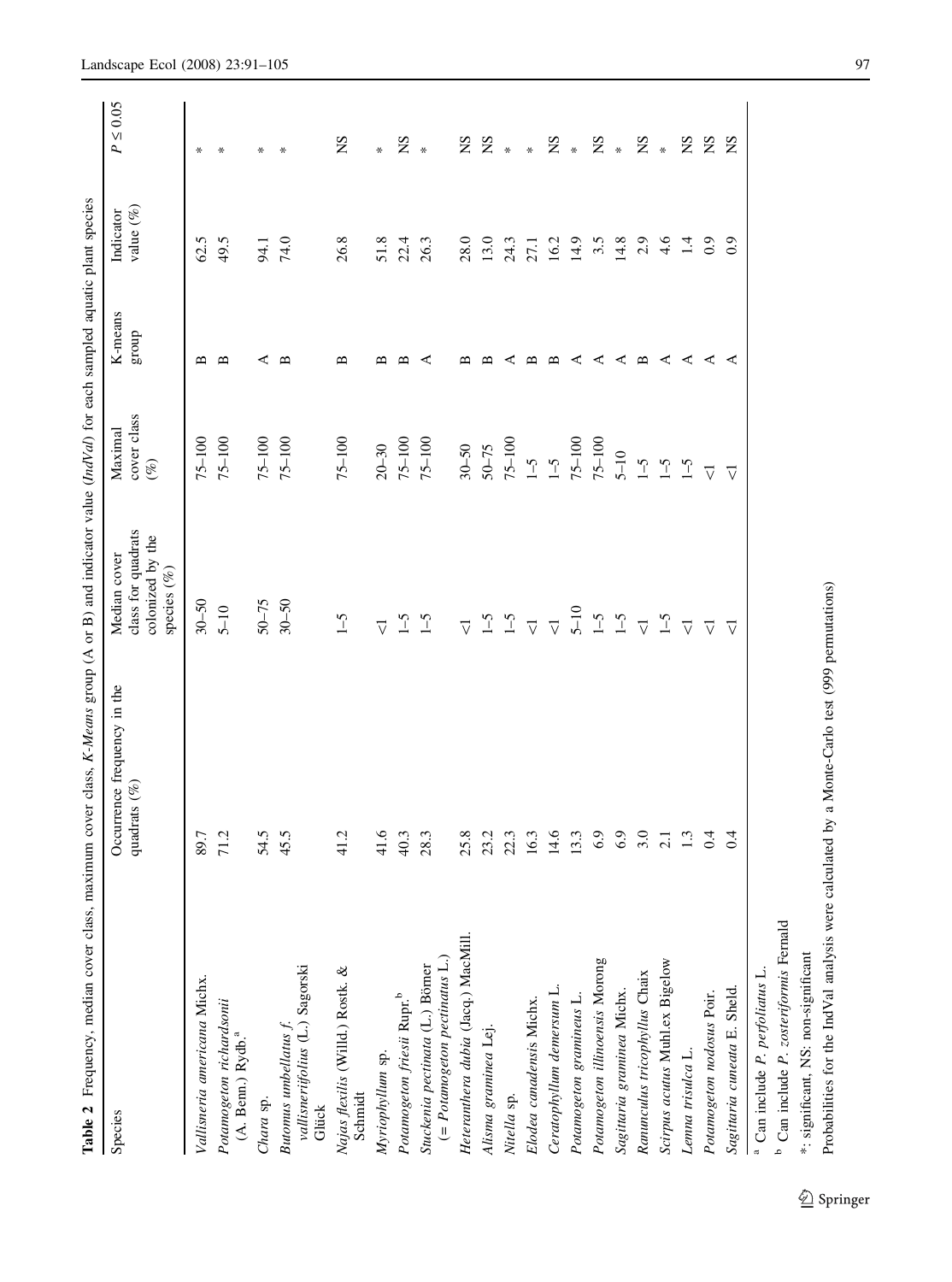<span id="page-7-0"></span>Table 3 Mean  $(\pm$  standard errors) and range of the main environmental variables comparing the bay and point sampling sites

| Variables                      | Bays                 | Points              | Range         |
|--------------------------------|----------------------|---------------------|---------------|
| Depth $(m)$                    | 1.44 ( $\pm$ 0.07)   | $2.73 \ (\pm 0.11)$ | $0.32 - 5.40$ |
| Slope $(^\circ)$               | $0.55 (\pm 0.05)$    | $1.03 \ (\pm 0.10)$ | $0 - 5$       |
| Water velocity<br>$(m s^{-1})$ | $0.02 \ (\pm 0.001)$ | $0.08 (\pm 0.009)$  | $0 - 0.23$    |
| Sediment P<br>$(\mu g g^{-1})$ | $17.9 \ (\pm 1.8)$   | $27.0 \ (\pm 1.6)$  | $2.5 - 58$    |

show their highly contrasted distributions—following the upstream and downstream pattern (Fig. [3\)](#page-9-0).

# The spatially structured environment

Around half of the spatially structured variation in the vegetation data was due to the spatially structured environment (Fig. [2](#page-9-0)). Maps of the fitted site scores on the first canonical axes of the RDA constrained by the local environmental variables (Fig. [4](#page-10-0)) show two main trends: a distance-to-shore gradient superimposed onto the previously identified upstream/downstream pattern along the shore. Depth was the variable with the highest correlation with these trends, having correlation values with the first canonical axes of  $r = 0.71$  for bays and  $r = -0.63$  for points. In order to detail the spatial patterns, we subsequently estimated correlation coefficients between the first RDA axes (constrained by the local environment) and the geographical variables. For bays, the distance to shore and the broad- and fine-scale spatial descriptors PCNMs 1, 2 and 7 were the dominant variables related to the patterns observed on the plotted fitted sites scores (Fig. [4](#page-10-0)), having correlation values with the first RDA axis of  $r = 0.48, 0.33, 0.30,$  and 0.44, respectively. For points, the broad scale spatial descriptor PCNM 1 was highly correlated with the first canonical axis  $(r = -0.45)$ .

To investigate the spatial structure in the macrophyte communities linked to substrate quality, two partial RDAs (for point and bay sites) were computed from the 94-quadrat data subset sampled for sediment analysis. To be able to compare the results with the previous analyses, the RDAs were performed on the sets of variables previously selected using the 232 quadrats. Separate forward selection procedures were used to determine the significant sediment variables (Table [5](#page-10-0)); only P content was selected for the bay sites, and K content, silt %, organic matter, and CEC for point sites. We can however note that in bays, the unselected silt %, organic matter, and N content were highly correlated with P content ( $r = 0.64, 0.83, 0.79$ , respectively) while in points the unselected P and Mg were well correlated with K content  $(r = 0.64$  and 0.75, respectively).

Through variation partitioning, it was possible to determine that a large portion—74% for bays and 95% for points—of the spatially structured variation in the vegetation explained by the sediments characteristics was correlated to the spatial patterns previously identified using the local environmental matrix. This can be explained by the fact that the significant sediment variables for both bay and point datasets were correlated with depth (in bays: P,  $r = 0.68$ ; in points: K,  $r = 0.47$ , silt,  $r = 0.47$ , and organic matter,  $r = 0.42$ ). Thus, the predominant vegetation upstream/downstream pattern, identified using the environmental variables (mainly depth), could also be detected in the distribution of sediment characteristics. Among bay sites, sediment P content rose from 11% upstream of the La Guerre River to 24% downstream. In point sites, the silt % and K content increased from 9% and 131  $\mu$ g g<sup>-1</sup> upstream of the river to 39% and 164  $\mu$ g g<sup>-1</sup> downstream.

# The landscape morphometric context

As shown in Fig. [2](#page-9-0), around half of the spatially structured variation in species distributions for both bay and point sites could not be explained by the environmental variables. However, it was almost completely resolved by including the landscape morphometric context. Whereas the broad-scale PCNMs 1 and 2 were overall the best spatial variables to describe the spatially structured environment, a new forward selection showed that the contributions of the spatial descriptors were all relatively similar when controlling for the environmental variables; this indicated that no scale (PCNMs or monomials) was predominant in the purely spatial landscape fraction.

For bay sites, shoreline complexity, relative width, duration of wind exposure, and fetch were the landscape descriptors with the largest marginal effects on macrophyte species distributions ( $R^2 = 0.12, 0.07$ ,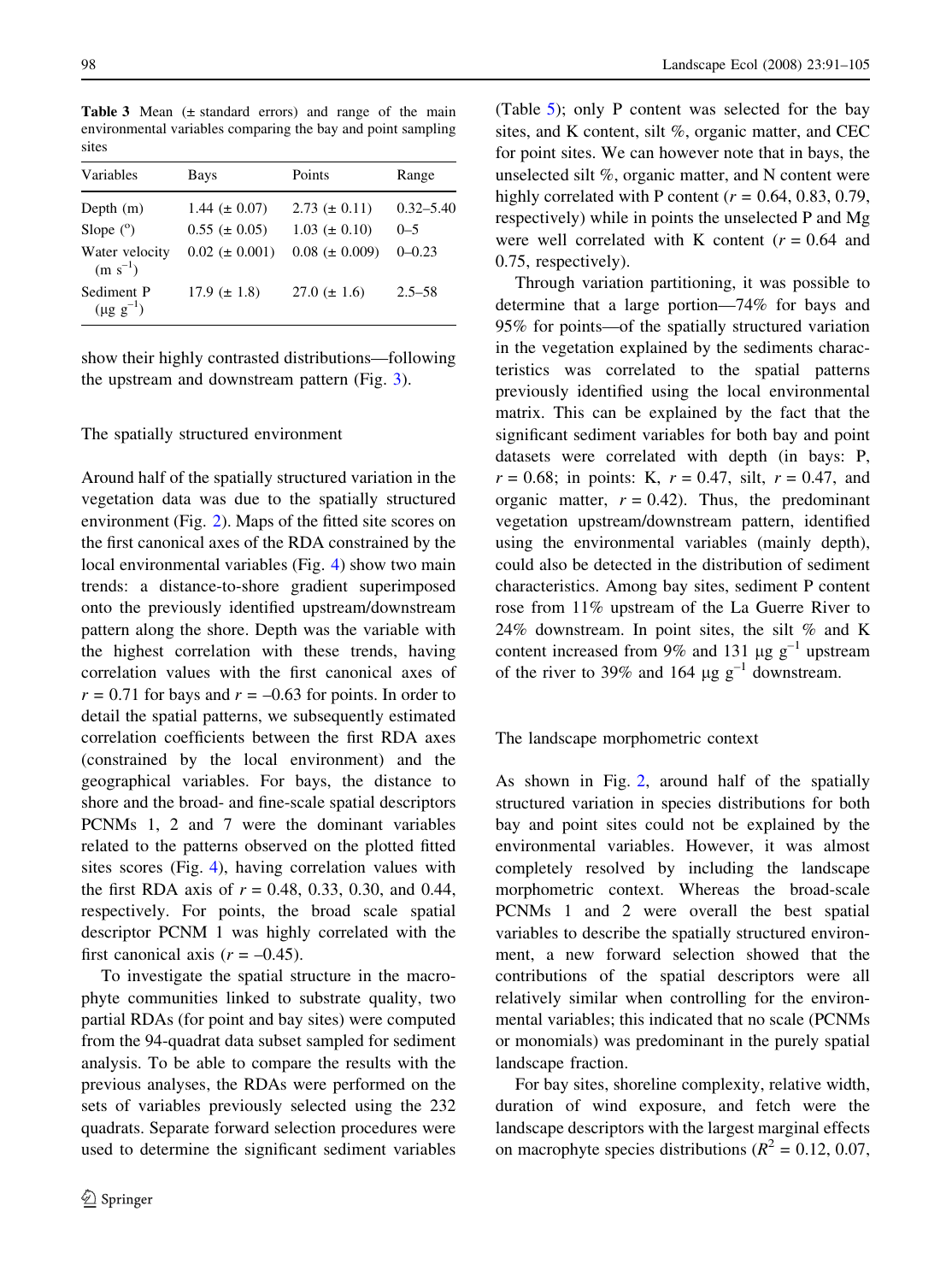| ı<br>ļ                  |
|-------------------------|
| ļ<br>I                  |
| $\ddot{\phantom{a}}$    |
| i                       |
| Ì                       |
| j<br>l<br>j             |
| j<br>i                  |
|                         |
|                         |
| $\ddot{\phantom{a}}$    |
| $\frac{1}{2}$           |
| ì                       |
|                         |
| i<br>í<br>Ĭ             |
|                         |
| ï<br>֠<br>¢             |
|                         |
| ì                       |
| j<br>l                  |
| $\frac{1}{3}$<br>j<br>į |
| $\overline{a}$          |
| $\ddot{ }$              |
|                         |
|                         |
| j<br>l<br>ļ             |
|                         |
| ١<br>E<br>ׅ֘֒           |

<span id="page-8-0"></span>

| Data table        | Variables                                                                                            |                    | Fraction of explained variation for bay sites |                    |                                                                                                                                     | Fraction of explained variation for point sites |                    |
|-------------------|------------------------------------------------------------------------------------------------------|--------------------|-----------------------------------------------|--------------------|-------------------------------------------------------------------------------------------------------------------------------------|-------------------------------------------------|--------------------|
|                   |                                                                                                      | Marginal<br>effect | Conditional<br>effect                         | Selection<br>order | Marginal effect                                                                                                                     | Conditional<br>effect                           | Selection<br>order |
| Local environment | Depth                                                                                                | 0.18               | $0.18***$                                     |                    | $\Xi$                                                                                                                               | $0.11***$                                       |                    |
|                   | Water temperature                                                                                    | 0.08               | $0.04***$                                     | $\mathbf{\sim}$    | 0.03                                                                                                                                | $0.03***$                                       | $\sim$             |
|                   | Water pH                                                                                             | 0.02               | $0.02***$                                     | 3                  |                                                                                                                                     | <b>SN</b>                                       |                    |
|                   | Rock cover percentage                                                                                | 0.05               | $0.02*$                                       | 4                  | 0.04                                                                                                                                | $0.05***$                                       | $\sim$             |
|                   | Slope                                                                                                | 0.02               | $0.01**$                                      | n                  | 0.01                                                                                                                                | $0.02*$                                         | ≌                  |
|                   | Water velocity                                                                                       |                    | <b>NS</b>                                     |                    | 0.03                                                                                                                                | $0.03$ ***                                      |                    |
|                   | Water conductivity                                                                                   |                    | XN                                            |                    | 0.01                                                                                                                                | $0.02***$                                       |                    |
| Landscape         | Complexity                                                                                           | 0.12               | $0.12***$                                     |                    | 0.06                                                                                                                                | $0.06***$                                       |                    |
|                   | Relative width                                                                                       | 0.07               | $0.08***$                                     |                    | 0.05                                                                                                                                | $0.04***$                                       |                    |
|                   | Duration of wind exposure                                                                            | 0.06               | $0.06***$                                     |                    | 0.04                                                                                                                                | $0.04***$                                       |                    |
|                   | Width bay/point                                                                                      | 0.03               | $0.02**$                                      |                    | 0.03                                                                                                                                | $0.04***$                                       | $\infty$           |
|                   | Length bay/point                                                                                     | 0.05               | $0.02**$                                      |                    | 0.03                                                                                                                                | $0.03***$                                       |                    |
|                   | Islands                                                                                              | 0.04               | $0.02**$                                      | ∘                  | 0.04                                                                                                                                | $0.03***$                                       | ≌                  |
|                   | Watercourse order                                                                                    | 0.03               | $0.03***$                                     |                    | 0.04                                                                                                                                | $0.05***$                                       |                    |
|                   | Fetch                                                                                                | 0.06               | $0.02**$                                      |                    | 0.02                                                                                                                                | $0.07***$                                       |                    |
|                   | Distance to watercourse                                                                              | 0.02               | $0.02***$                                     |                    | 0.03                                                                                                                                | $0.05***$                                       |                    |
| Space             | PCNM <sub>1</sub>                                                                                    | 0.10               | $0.10***$                                     |                    | 0.10                                                                                                                                | $0.10***$                                       |                    |
|                   | PCNM <sub>2</sub>                                                                                    | 0.05               | $0.05***$                                     |                    | 0.02                                                                                                                                | $0.02**$                                        | o                  |
|                   | PCNM <sub>6</sub>                                                                                    | 0.04               | $0.04***$                                     |                    | 0.08                                                                                                                                | $0.08***$                                       |                    |
|                   | PCNM <sub>7</sub>                                                                                    | 0.03               | $0.03***$                                     |                    | 0.02                                                                                                                                | $0.02***$                                       | ≌                  |
|                   | PCNM <sub>4</sub>                                                                                    | 0.03               | $0.03***$                                     |                    | 0.04                                                                                                                                | $0.04***$                                       |                    |
|                   | PCNM <sub>5</sub>                                                                                    | 0.03               | $0.03***$                                     | ७                  | 0.05                                                                                                                                | $0.05***$                                       | $\sim$             |
|                   | $\sim$                                                                                               | 0.02               | $0.02**$                                      |                    |                                                                                                                                     | SN                                              |                    |
|                   |                                                                                                      | 0.02               | $0.02**$                                      | $\infty$           | 0.02                                                                                                                                | $0.02***$                                       | $\infty$           |
|                   | PCNM <sub>3</sub>                                                                                    | 0.02               | $0.02**$                                      | $\circ$            | 0.02                                                                                                                                | $0.02***$                                       | $\overline{ }$     |
|                   | PCNM <sub>8</sub>                                                                                    |                    | $\stackrel{\triangle}{\scriptstyle\sim}$      |                    | 0.03                                                                                                                                | $0.03***$                                       | $\Omega$           |
| Time              | September                                                                                            | 0.08               | $0.08***$                                     |                    | 0.04                                                                                                                                | $0.02*$                                         | $\sim$             |
|                   | July                                                                                                 | 0.06               | $0.03**$                                      | $\mathcal{L}$      | 0.09                                                                                                                                | $0.09***$                                       |                    |
|                   | August                                                                                               | 0.03               |                                               | 3                  | 0.05                                                                                                                                |                                                 | ᆉ                  |
|                   | Year                                                                                                 | $\overline{1}$     | SN                                            | -1                 | 0.04                                                                                                                                | $0.04***$                                       | $\mathbf{C}$       |
|                   | *P $\leq$ 0.05; **P $\leq$ 0.01; ***P $\leq$ 0.001. NS: non-significant, NA: non-available           |                    |                                               |                    |                                                                                                                                     |                                                 |                    |
|                   | The explained variation $R^2$ (marginal effect), $\mathfrak t$                                       |                    |                                               |                    | the conditional effect, and the level of significance (P-value) of each variable were computed using Monte Carlo permutations tests |                                                 |                    |
|                   | (999 permutations). The conditional effects were calculated for each explanatory table independently |                    |                                               |                    |                                                                                                                                     |                                                 |                    |

 $2$  Springer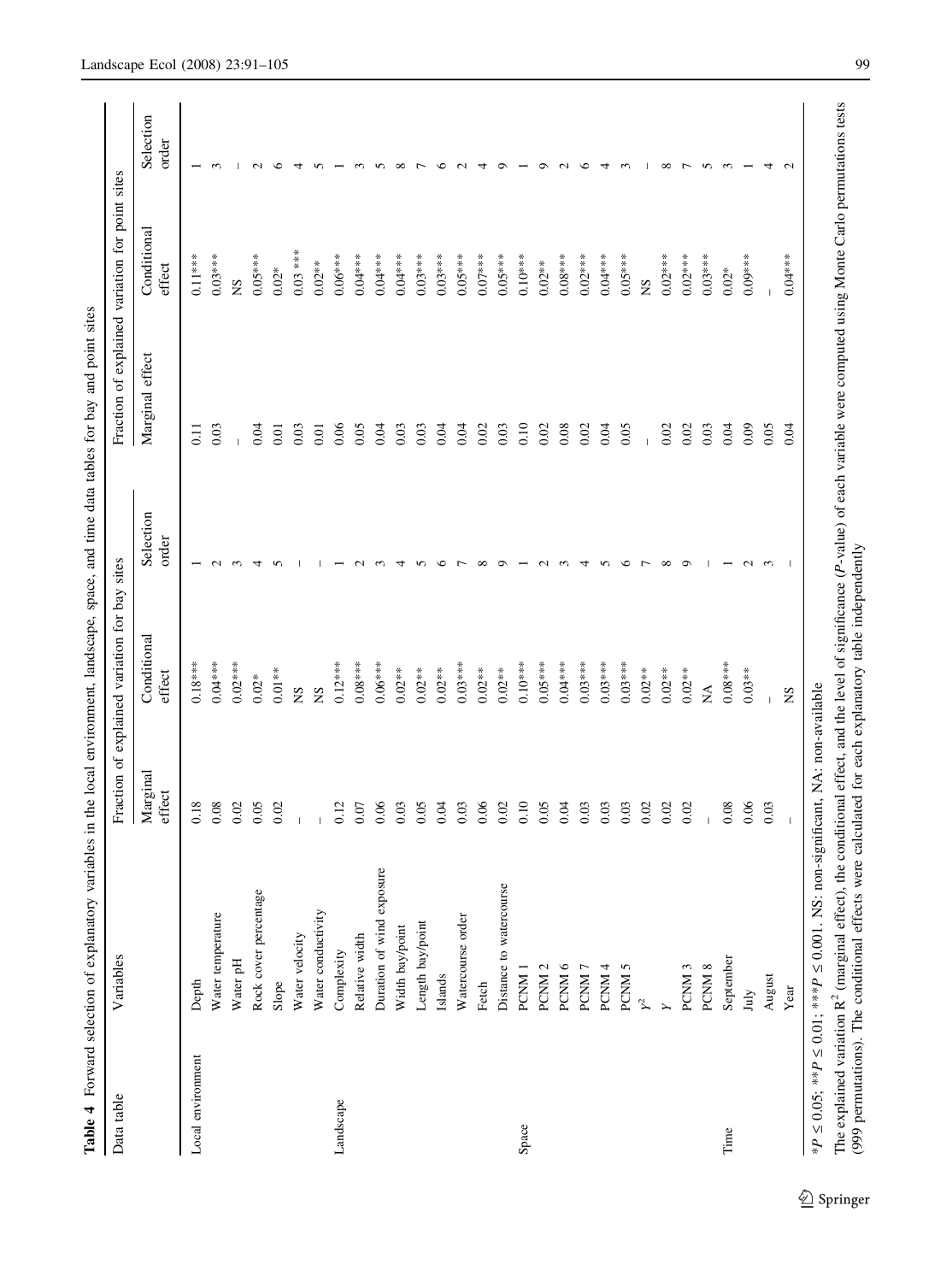<span id="page-9-0"></span>Fig. 2 Venn diagrams representing the results of variation partitioning by RDA of (a) bay and (b) point vegetation response tables, between the local environmental, landscape morphometric context, and spatial explanatory tables. The fractions, representing  $R_a^2$  are expressed as percentages

Distance from shore (m)



Fig. 3 Maps representing the standardized abundance values of Chara sp. and Butomus umbellatus f. vallisneriifolius. Each dot represents a sampled site, positioned along a transect from 0 m to 225 m from the shore  $(Y \text{ axis})$ . The transects are positioned along a west-east gradient following the river flow, from the westernmost transect to the easternmost  $(X \text{ axis})$ .

0.06 and 0.06, respectively, Table [4](#page-8-0)). These variables were all poorly correlated to one another, except for duration of wind exposure and fetch, which were almost collinear ( $r = 0.95$ ). For point sites, shoreline complexity and relative width had the largest marginal effects  $(R^2 = 0.06$  and 0.05, respectively, Table [4\)](#page-8-0) and were negatively correlated  $(r = -0.45)$ . When controlling for the environmental variables, all landscape variables for both point and bay sites had marginal effects between 0.01 and 0.03.

Filled bubbles represent positive standardized abundance values, open bubbles are negative values. Bubble sizes are proportional to the absolute values. (a and b) Bays: (a) Chara sp.; (b) B. umbellatus f. vallisneriifolius; (c and d) Points: (c) Chara sp.; (d) B. umbellatus f. vallisneriifolius

# **Discussion**

The geomorphological pattern in the landscape: a template for community structure

Our results highlight the large vegetation beta diversity in the submerged macrophyte beds of Lake Saint-François. The species composition responded strongly to the heterogeneous geomorphologic structure of the landscape; two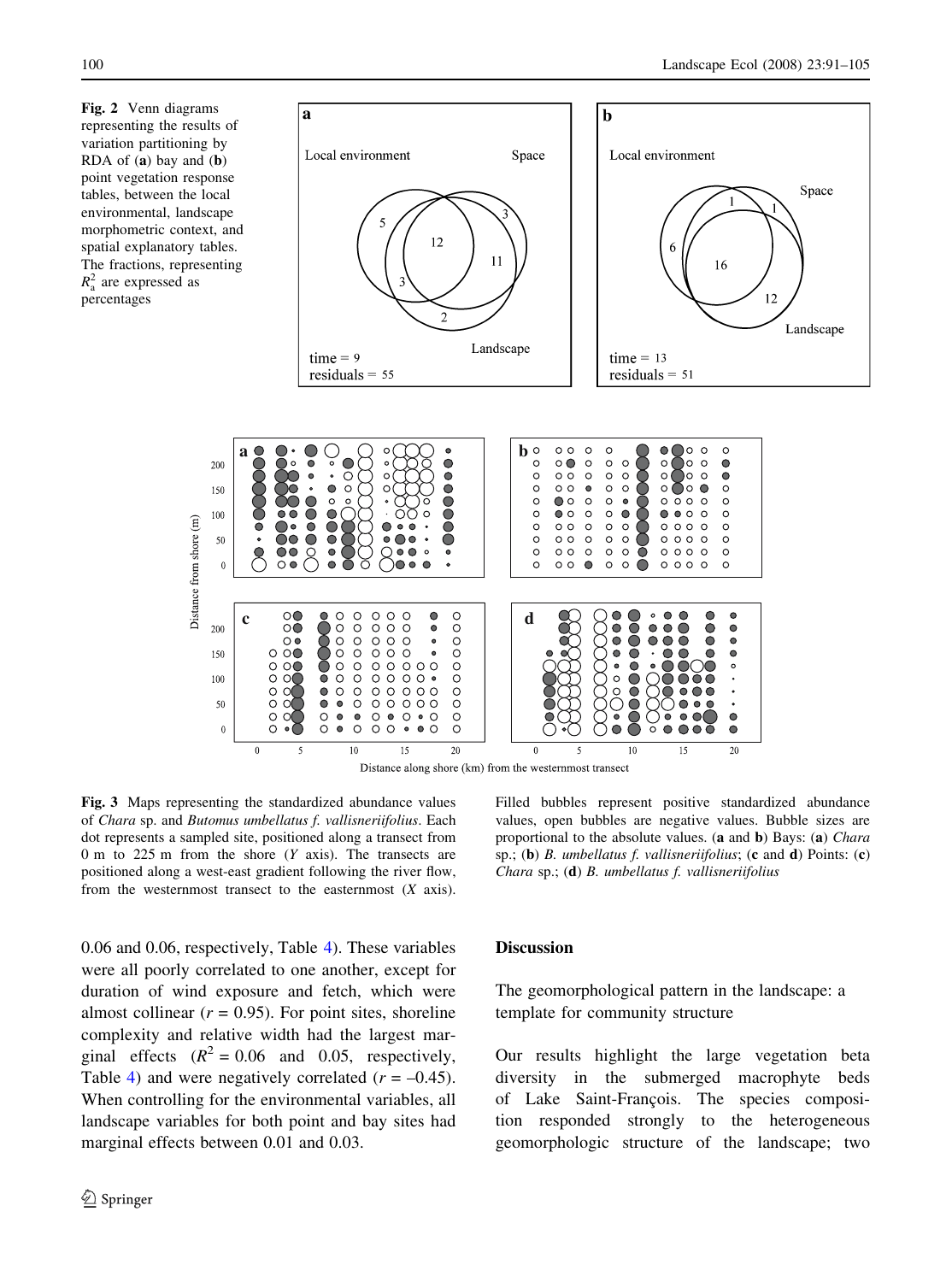<span id="page-10-0"></span>

Distance along shore (km) from the westernmost transect

Fig. 4 Schematic maps of the fitted sites scores on the first canonical axis of the RDA of the vegetation data constrained by the environmental variables, after controlling for the effect of time. Each dot represents a sampled site, positioned along a transect from 0 m to 225 m from the shore  $(Y \text{ axis})$ . The transects are positioned along a west-east gradient following

the river flow, from the westernmost transect to the easternmost (X axis). Filled bubbles represent positive fitted sites scores, open bubbles are negative values. Bubble sizes are proportional to the absolute values. (a) Bays: axis 1 accounts for 18% of the total variation in the species data. (b) Points: axis 1 accounts for 15% of the variation

Table 5 Forward selection of the explanatory sediment variables for bays and points separately

| Data table  | Variables      | Fraction of explained variation (marginal effect) | Conditional effect | $P$ -value |
|-------------|----------------|---------------------------------------------------|--------------------|------------|
| <b>Bays</b> | D              | 0.15                                              | 0.15               | 0.001      |
| Points      | K              | 0.12                                              | 0.12               | 0.001      |
|             | Silt $%$       | 0.09                                              | 0.06               | 0.001      |
|             | Organic matter | 0.09                                              | 0.05               | 0.004      |
|             | <b>CEC</b>     | 0.06                                              | 0.04               | 0.015      |
|             |                |                                                   |                    |            |

The explained variation  $R^2$  (marginal effect), the conditional effect, and the level of significance (P-value) of each variable were computed from Monte Carlo permutations tests (999 permutations). The conditional effect was calculated for each matrix independently

contrasted communities were found to represent the lake's succession of bays and points. Underlying the geomorphology, the depth and sediment gradients were shown to be important predictors of the species distributions between point and bay sites.

The community found in bays, which generally corresponded to shallow sites with nutrient-poor sediments, was dominated by *Chara* sp. As argued by Chambers and Kalff ([1987\)](#page-13-0) and Chambers [\(1987](#page-13-0)), bottom-dwellers such as Chara are favoured on infertile sediments, as opposed to canopy/erect species on rich sediments. Moreover, we observed the sampled shallow zones to correspond to high-energy areas. Wave-induced turbulent forces on the bed have been shown to increase with decreased water depth (Sand-Jensen [1989](#page-14-0)). The mean wave height during storms in Lake Saint-François was estimated to be between 0.70 m and 1.40 m (Frenette et al. [1989](#page-13-0)); the resulting energy was recognized to generate important fluctuating bottom currents in shallow zones.

Hudon et al. [\(2000](#page-13-0)) showed how exposed areas shallower than 2 m in the St. Lawrence River cannot support vertically developed aquatic plant assemblages. The importance of Chara in the shallow sampled sites could thus be attributed to its competitiveness in turbulent environments. The sampled *Chara* species had a small stature  $(\langle 10 \text{ cm high})$ ; small charophytes were previously identified as being resistant to intense wave-action (Blindow [1992;](#page-13-0) Ali et al. [1999](#page-12-0)). The success of Chara in shallow sites could also be linked to the abundance of its propagules (Van den Berg et al. [2001](#page-14-0)), ensuring regeneration after winter in turbulent zones.

Point sites, dominated by Vallisneria americana, Butomus umbellatus f. vallisneriifolius, Potamogeton richardsonii, and Myriophyllum sp., corresponded to deeper zones of the lake characterized by richer sediments. The capacity of canopy producers (Myriophyllum) and erect species (P. richardsonii) to stretch from deeper sites allows them to avoid light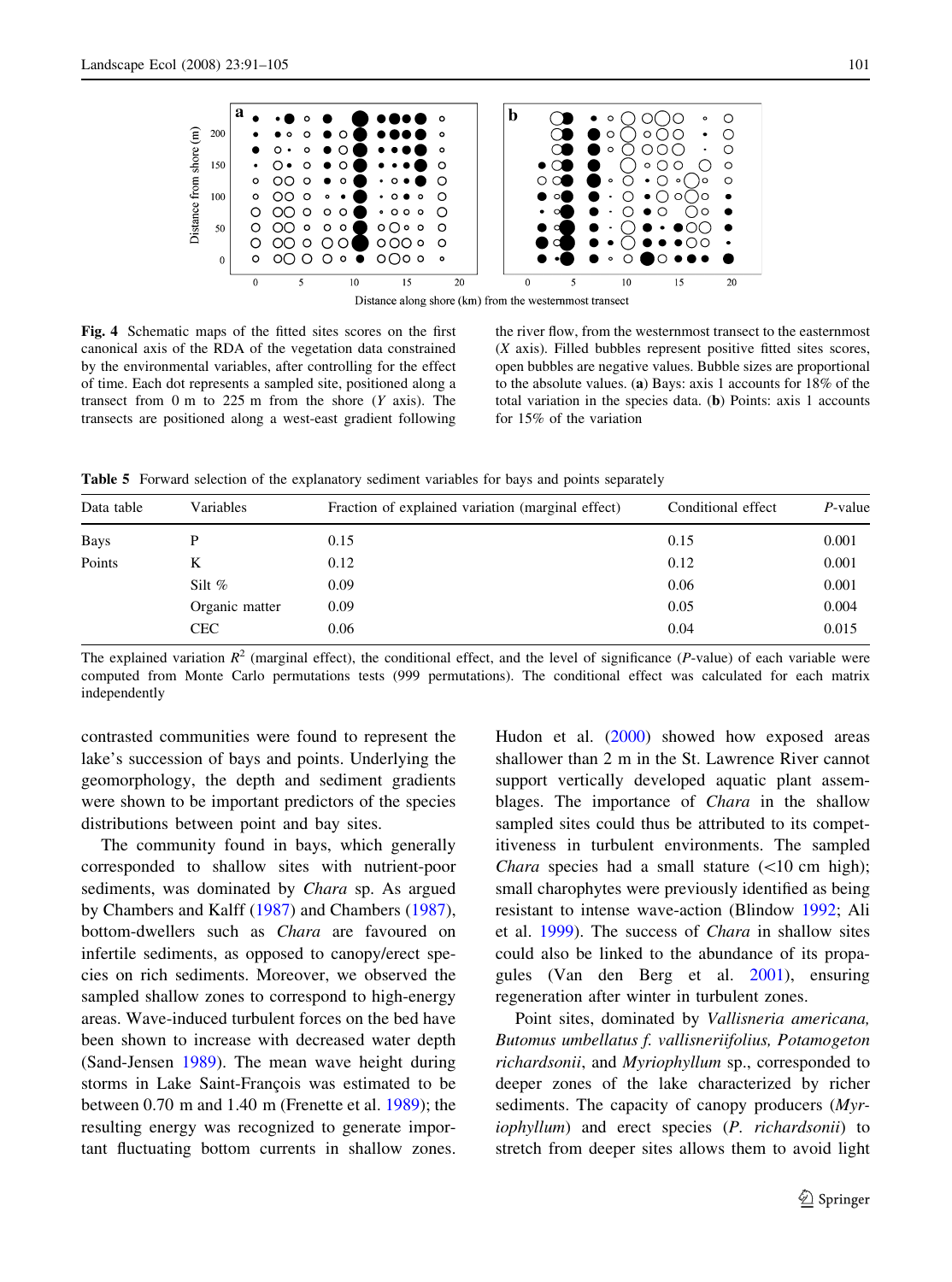attenuation stress and benefit from higher nutrient availability. It was however shown that V. americana can compete successfully with canopy-producers and compensate for apparently disadvantageous morphological features by greater physiological adaptability to low light regimes (Titus and Adams [1979\)](#page-14-0); such mechanism could explain the dominance of rosetteshaped angiosperms V. americana and B. umbellatus in deep quadrats. Moreover, many point sites were exposed to stronger currents than in bays, favouring streamlined species such as V. americana or B. umbellatus, with long, flexible strap-formed leaves that experience lower drag forces (Sand-Jensen [2003\)](#page-14-0).

The dominance of *Chara* in shallow bay sites may seem to contradict studies showing that in clear lakes, charophytes have lower minimum light requirements than angiosperms, allowing them to colonize deeper sites (Middelboe and Markager [1997\)](#page-14-0). However, we sampled along 250 m-long transects, which covered a range of depths between 0 m and 5 m. Considering that Hudon et al.  $(2000)$  $(2000)$  have shown that angiosperms reach the 10-m isobath in Lake Saint-François, our sampling zone corresponded only to an intermediate zone where colonization limits were not yet critical in determining species distribution.

Spatial heterogeneity within bay and point communities

Lakes with complex morphometries such as Lake Saint-François, with isolated bays and tributary inflows, can present considerable within-lake spatial heterogeneity (Johnson and Ostrofsky [2004\)](#page-13-0). Our results showed that an important part of the withinlake variation in macrophyte species distribution from Lake St-François was spatially structured, as the spatial geographic descriptors accounted for more than two-thirds of the explained variation. A marked southwest/northeast gradient (represented by broadscale PCNMs) was observed in the species abundance data. This pattern corresponded to the upstream/ downstream sections from the confluence of the La Guerre River. For both bays and points, the upstream (SW) part of the territory presented high abundances of Chara sp. whereas downstream (NE), we observed a dominance of Butomus umbellatus.

Are the spatial patterns mainly environmental?

The spatially structured environment was shown to be a main source of spatial patterning in the vegetation. The contrasted species distribution was primarily explained by depth and sediment richness, with a deeper and richer zone downstream from the La Guerre River confluence. The well-known confounded effect of depth and sediment characteristics is explained by the fact that most of the sediment organic matter, Ca, P, and fine particles tend to accumulate in deep areas of lakes rather than in the littoral high-energy zones affected by waves (Håkanson [1977](#page-13-0); Kleeberg et al. [1999](#page-13-0)). Except for dredged channels, the deep parts of Lake Saint-François, away from the river thalweg, form sedimentation areas for fine material (Carignan and Lorrain [2000](#page-13-0)). Moreover, an increased turbidity at the confluence of the La Guerre River along the downstream lakeshore has often been observed (Sylvestre [1989](#page-14-0)). The La Guerre River is typical of watercourses in agricultural environments, i.e. turbid and with high concentrations of P, N and suspended material. Streaks of turbid water have been observed up to 15 km downstream of the river pumping station (Messier [1986\)](#page-13-0). This enrichment of the littoral could contribute to the downstream changes in the plant community structure. However, the dynamic processes of sediment erosion, transport, and accumulation, acting at lake or river scales, must be taken into account.

Predicting submerged macrophyte species distribution using landscape variables

Our study outlines the importance of the fraction from the spatially structured variation in macrophyte species that could not be explained by environmental variables (14% of 26% for bays and 13% of 30% for points, Fig. [2](#page-9-0)). Similarly but at broader scale, Demars and Harper ([2005](#page-13-0)) found a large part of the spatial structure of aquatic vegetation in a river network to be independent of local environmental factors. While residual spatial structures are often suggested to be linked to non-measured environmental and/or biological processes (Legendre and Legendre [1998](#page-13-0)), this study showed that the landscape morphometric context, using bays and points as ecological units,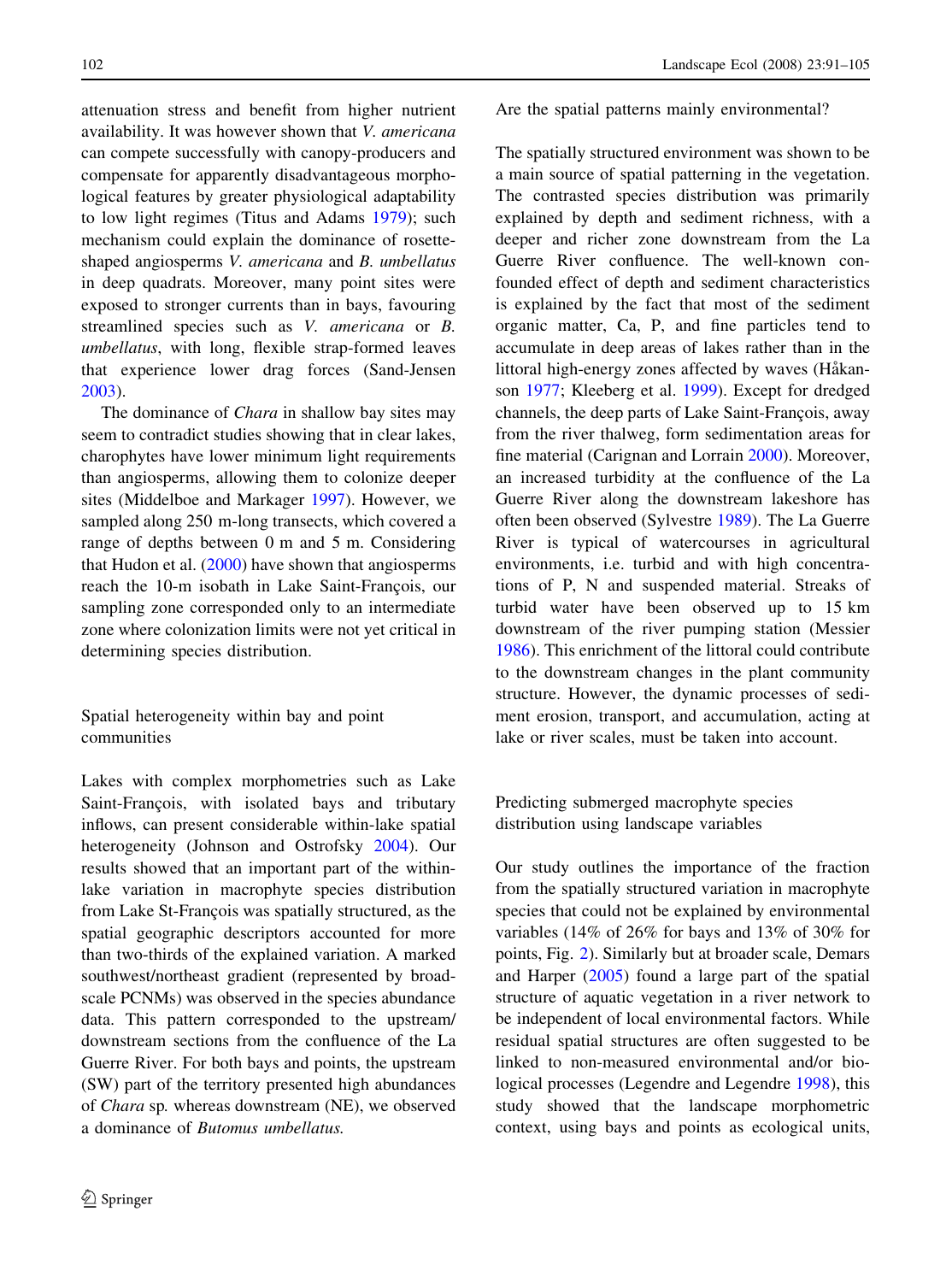<span id="page-12-0"></span>could explain almost all of the remaining spatial variation (Fig. [2](#page-9-0)).

The macrophyte species distribution in Lake St-François was primarily influenced by the shoreline complexity, the relative width of bays or points, and the duration of wind exposure and fetch. The duration of wind exposure and fetch of each transect contributed to the morphometric description of the study area by orienting and characterizing the bays and points in relation to the SW-NE axis of dominant winds. When controlling for environmental variables (e.g. depth and sediment gradient), we removed the indirect effect of wind-induced waves, affecting nutrient availability through sediment erosion, and isolated their remaining direct effect on macrophyte growth through mechanical damage. However, as noted by Duarte and Kalff ([1988](#page-13-0)), the shape of a lake can significantly deflect the wave direction from the prevailing wind direction. Therefore, wind direction measured at the lakeside meteorological station could be a poor indicator of wave direction at individual sites. In a study of littoral macrozoobenthos, Palomäki and Hellsten  $(1996)$  $(1996)$  found the shape of the shoreline—they used the opening angle of the shoreline—to be a better predictor of wave action onto the shoreline than fetch. Similarly, it is possible that the relative width of bays or points from this study could influence the wave climate. Our results also highlighted the importance of the shoreline complexity, explaining 12% of the vegetation variance in bays and 6% in points. Since a higher shoreline complexity index implied a higher number of smaller bays and points within each landscape unit, we hypothesized the explained variation to be linked to habitat heterogeneity at finer scales.

While many studies have isolated the spatial structure of ecological data, the interpretation of the spatial component often remains overlooked. Our methodology proved to be a useful means of explaining the presence and shape of spatial patterns in communities. However, the interpretation of the landscape descriptors still had to be made with caution, considering they were primarily spatial variables, which do not necessarily have a direct ''ecological effect'' on communities. The influence of certain landscape variables on species distributions could originate from a correlation with variables not included in the study, such as anthropogenic pressure (boat circulation, proximity to the St. Lawrence

Seaway, houses and septic tank densities), biotic factors (competition, grazing pressure, or epiphytes), or processes linked to species propagation.

#### Conclusion

The present study showed that the geomorphological pattern of alternating bays and points in a large-lake landscape strongly structures its physical and biological components. Within this contrasted landscape, important broad-scale patterns in the vegetation were correlated to the spatially structured environment. However, our results indicated that the landscape morphometric context can resolve as much spatial patterning as the environmental variables and should be considered when studying a large-lake ecosystem. Investigating spatial patterns and landscape configuration in aquatic communities can provide useful insights on ecological processes operating at different scales.

Acknowledgements We would like to thank the Centre Saint-Laurent team from Environment Canada, especially M. Arseneau, G. Brault, and C. Lessard for fieldwork. We thank M. Pelletier for advice on sediment analysis, V. Champagne for the particle-size analysis, and J. Lacey for enriching discussions concerning the project. We are also grateful to H. Wagner, J. Vermaat and an anonymous reviewer for their insightful comments which helped to improve the manuscript. This study was supported by a Natural Science and Engineering Research of Canada scholarship to R.L., by NSERC grants to A.B. and to P.L., and by CSL funds to M.J.

#### References

- Ali MM, Murphy KJ, Langendorff J (1999) Interrelations of river ship traffic with aquatic plants in the River Nile, Upper Egypt. Hydrobiologia 415:93–100
- Allan JD, Johnson LB (1997) Catchment-scale analysis of aquatic ecosystems. Freshw Biol 37(1):107–111
- Aznar JC, Dervieux A, Grillas P (2003) Association between aquatic vegetation and landscape indicators of human pressure. Wetlands 23:149–160
- Barko JW, Smart RM (1986) Sediment-related mechanisms of growth limitation in submersed macrophytes. Ecology 67(5):1328–1340
- Barko JW, Gunnison D, Carpenter SR (1991) Sediment interactions with submersed macrophyte growth and community dynamics. Aquat Bot 41:41–65
- Bell SS, Fonseca MS (2006) Seagrass ecology: new contributions from a landscape perspective. In: Larkum AWD et al (eds) Seagrasses: biology, ecology and conservation. Springer, Netherlands, pp 625–645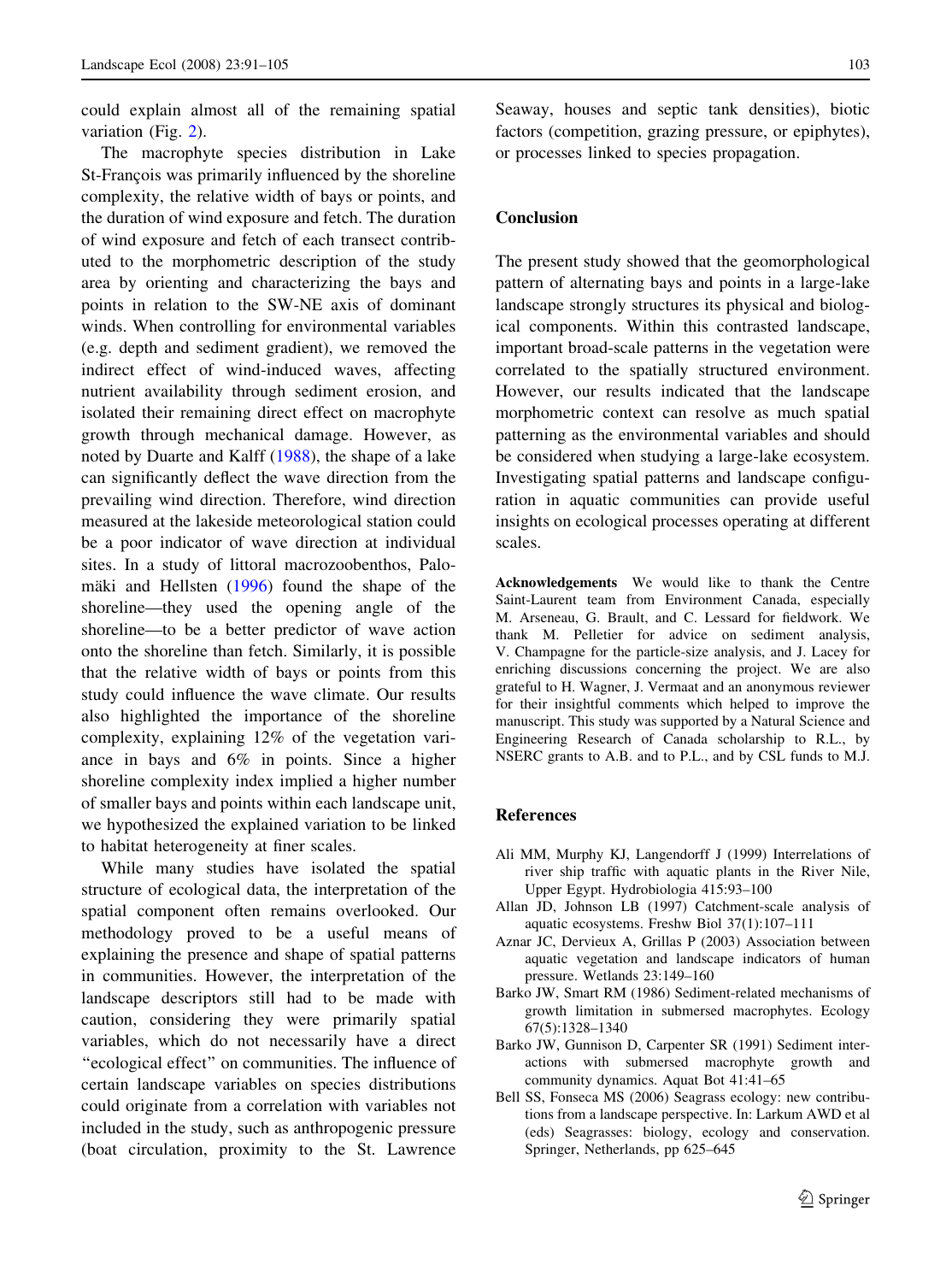- <span id="page-13-0"></span>Blindow I (1992) Decline of charophytes during eutrophication: comparison with angiosperms. Freshw Biol 28:9–14
- Borcard D, Legendre P (1994) Environmental control and spatial structure in ecological communities: an example using oribatid mites (Acari, Oribatei). Environ Ecol Stat 1:37–61
- Borcard D, Legendre P (2002) All-scale spatial analysis of ecological data by means of principal coordinates of neighbour matrices. Ecol Modell 153:51–68
- Borcard D, Legendre P, Avois-Jacquet C, Tuomisto H (2004) Dissecting the spatial structure of ecological data at multiple scales. Ecology 85(7):1826–1832
- Borcard D, Legendre P, Drapeau P (1992) Partialling out the spatial component of ecological variation. Ecology 73:1045–1055
- Bouchard A (2003) Marie-Victorin, témoin expert dans une cause sur un marécage du lac Saint-François, le Saint-Laurent. Le Naturaliste Canadien 127:11–21
- Carignan R, Lorrain S (2000) Sediment dynamics in the fluvial lakes of the St. Lawrence River: accumulation rates and characterization of the mixed sediment layer. Can J Fish Aquat Sci 57(Suppl 1):63–77
- Chambers PA (1987) Light and nutrients in the control of aquatic plant community structure. II. In situ observations. J Ecol 75:621–628
- Chambers PA, Kalff J (1987) Light and nutrients in the control of aquatic plant community structure. I. In situ experiments. J Ecol 75:611–619
- Chambers PA, Prepas EE, Hamilton HR, Bothwell ML (1991) Current velocity and its effect on aquatic macrophytes in flowing waters. Ecol Appl 1:249–257
- Crow GE, Hellquist CB (2000a) Aquatic and wetland plants of northeastern North America: a revised and enlarged edition of Norman C. Fassett's A Manual of Aquatic Plants. Volume one—pteridophytes, gymnosperms and angiosperms: dicotyledons. The University of Wisconsin Press, Madison
- Crow GE, Hellquist CB (2000b) Aquatic and wetland plants of northeastern North America: a revised and enlarged edition of Norman C. Fassett's A Manual of Aquatic Plants. Volume two—angiosperms: monocotyledons. The University of Wisconsin Press, Madison
- Dahlgren JP, Ehrlén J (2005) Distribution patterns of vascular plants in lakes—the role of metapopulation dynamics. Ecography 28:49–58
- Demars BOL, Harper DM (2005) Distribution of aquatic vascular plants in lowlands rivers: separating the effects of local environmental conditions, longitudinal connectivity and river basin isolation. Freshw Biol 50:418–437
- Dray S (2004) packfor. R package version 0.0–6, [http://biomserv.univ-lyon1.fr/](http://biomserv.univ-lyon1.fr/~dray/Software.html#packfor)~dray/Software.html#packfor (accessed March 2006)
- Dray S (2006) spacemakeR: spatial modelling. R package version 0.0–3, [http://biomserv.univ-lyon1.fr/](http://biomserv.univ-lyon1.fr/~dray/Software.html#spacemakeR) $\sim$ dray/Software. [html#spacemakeR](http://biomserv.univ-lyon1.fr/~dray/Software.html#spacemakeR) (accessed June 2006)
- Duarte CM, Kalff J (1986) Littoral slope as a predictor of the maximum biomass of submerged macrophyte communities. Limnol Oceanogr 31(5):1072–1080
- Duarte CM, Kalff J (1988) Influence of lake morphometry on the response of submerged macrophytes to sediment fertilization. Can J Fish Aquat Sci 45:216–221
- Dufrêne M, Legendre P (1997) Species assemblages and indicator species: the need for a flexible asymmetrical approach. Ecol Monogr 67:345–366
- Frenette M., Barbeau C, Verette J-Ls (1989) Aspects quantitatifs, dynamiques et qualitatifs des sédiments du Saint-Laurent. Hydrotech inc., préparé pour Environnement Canada et le Gouvernement du Québec
- Gouvernement du Québec (1999) Ministère des ressources naturelles, Cazaville, Huntingdon, Saint-Anicet and Salaberry-de-Valleyfield [digitized map]. 1:20 000. MTMzone 8, 31G01-200-0101, 0102, 0201, 0202. Québec : Direction de la cartographie topographique
- Håkanson L (1977) The influence of wind, fetch, and water depth on the distribution of sediments in Lake Vanern, Sweden. Can J Earth Sci 14:397–412
- Håkanson L (1981) A manual of lake morphometry. Springer-Verlag, Berlin Heidelberg
- Hudon C, Lalonde S, Gagnon P (2000) Ranking the effects of site exposure, plant growth form, water depth, and transparency on aquatic plant biomass. Can J Fish Aquat Sci 57(Suppl 1):31–42
- Johnson RK, Ostrofsky ML (2004) Effects of sediment nutrients and depth on small-scale spatial heterogeneity of submersed macrophyte communities in Lake Pleasant, Pennsylvania. Can J Fish Aquat Sci 61: 1493–1502
- Kleeberg A, Jendritzki D, Nixdorf B (1999) Surficial sediment composition as a record of environmental changes in the catchment of shallow Lake Petersdorf, Brandenburg, Germany. Hydrobiologia 408/409:185–192
- Kratz TK, Webster KE, Bowser CJ, Magnuson JJ, Benson BJ (1997) The influence of landscape position on lakes of northern Wisconsin. Freshw Biol 37:209–217
- Legendre P, Fortin MJ (1989) Spatial pattern and ecological analysis. Vegetatio 80:107–138
- Legendre P, Gallagher ED (2001) Ecologically meaningful transformations for ordination of species data. Oecologia 129:271–280
- Legendre P, Legendre L (1998) Numerical ecology. Elsevier Science B.V., Amsterdam
- Lepage S, Biberhofer J, Lorrain S (2000) Sediment dynamics and the transport of suspended matter in the upstream area of Lake St. Francis. Can J Fish Aquat Sci 57(Suppl 1): 52–62
- Lorrain S, Jarry V, Guertin K (1993) Répartition spatiale et évolution temporelle des biphényles polychlorés et du mercure dans les sédiments du lac Saint-François; 1979– 1989. Centre Saint-Laurent, Environnement Canada, Montréal, Québec
- Mackay SJ, Arthington AH, Kennard MJ, Pusey BJ (2003) Spatial variation in the distribution and abundance of submersed macrophytes in an Australian subtropical river. Aquat Bot 77:169–186
- Magnuson JJ, Kratz TK (2000) Lakes in the landscape: approaches to regional limnology. Verh Internat Verein Limnol 27:74–87
- Mehlich A (1984) Mehlich III soil extractant: a modification of Mehlich II extractant. Commun Soil Sci Plant Anal 15(12):1409–1416
- Messier G (1986) Rivière La Guerre: pré-étude environnementale. Rapport de Urgel Delisle et Associés. Pour le